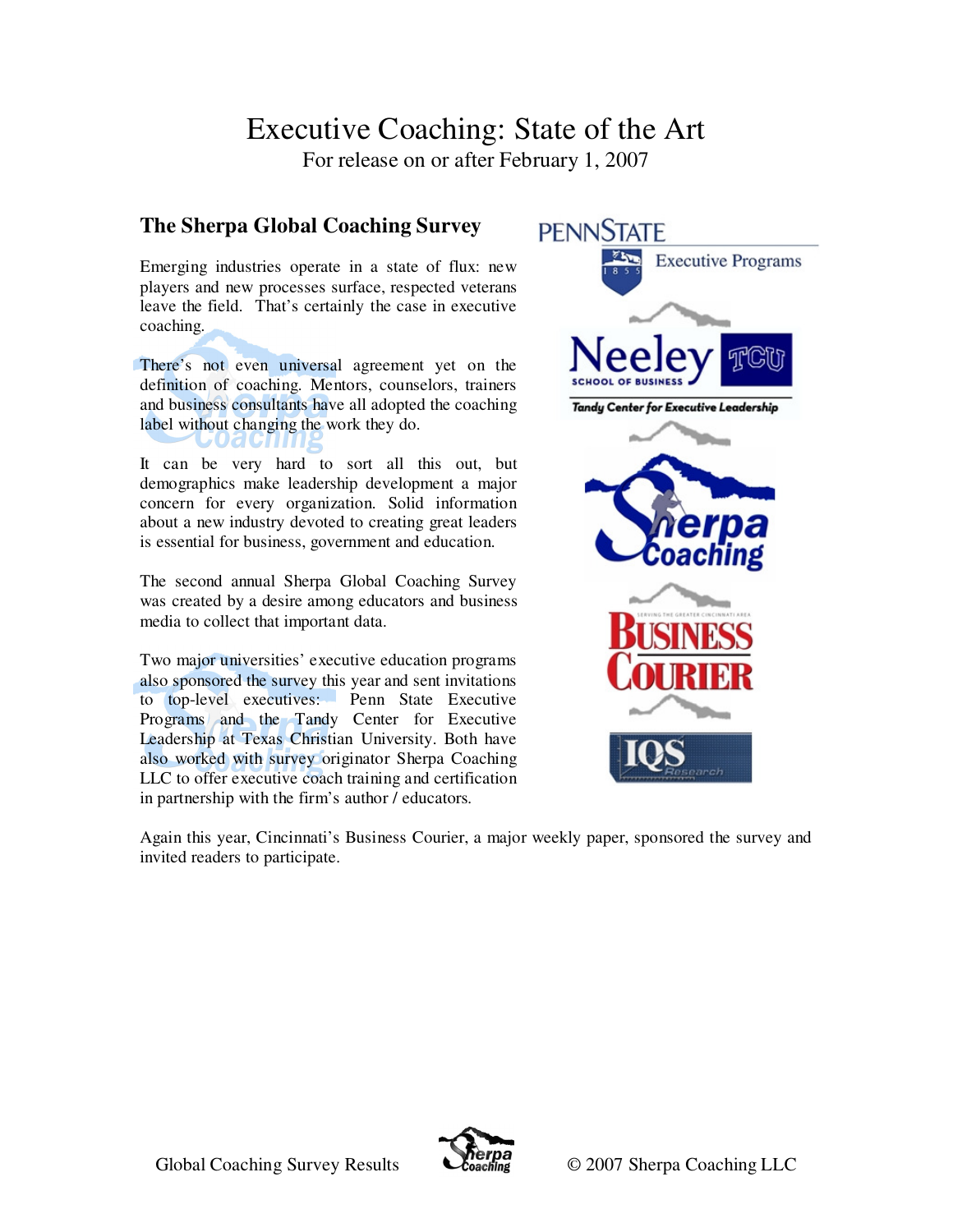## **Response to the Survey**

The response to this year's survey indicates a growing interest in coaching. There were more participants overall (800 vs. 575, up 38%) and more practicing executive coaches who responded (480 vs. 335 last year, up 43%).

At least 100 of last year's respondents also participated in this year's study, based on a choice to provide their email address for a second year in a row.

Survival of the fittest does create turnover among coaches. The survey's sample looks to be highly representative of established, successful coaches, for several reasons. Less than 10% of last year's HR professionals who left an email address are no longer receiving mail at that address, but only 6% of those who identified themselves as coaches last year were unreachable this time around.



The number of respondents who have used an executive coach and those who purchase coaching services both tripled this year, allowing us to start drawing some conclusions from the numbers.

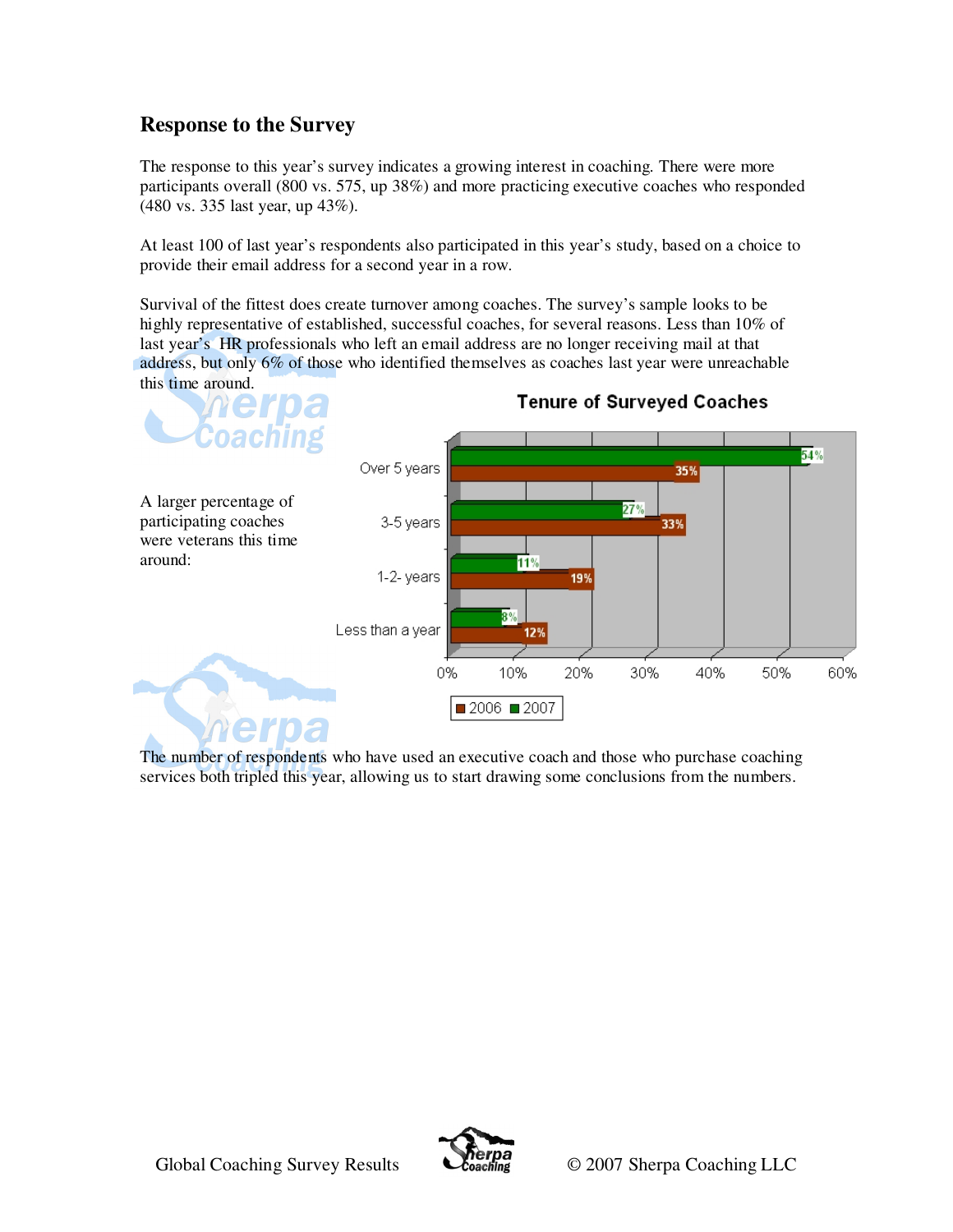#### **Value and credibility**

In the 2006 survey, we asked respondents to rate the "value and credibility of coaching". To eliminate self-serving answers, only noncoaches were asked this question. The overall perception of coaching is almost exactly where it was at this time last year.

For 2007, we split that single question: "Rate the value and credibility of coaching" into two separate queries. There is a significant difference between the two subquestions. 34% see the credibility of coaching as mediocre, or even worse, while only 9% rate the value of coaching unfavorably.



## Low or very low  $\overline{28}$ Mediocre 53 Somewhat high 46  $\hat{\mathbf{u}}$ Very high 44 0 10 20 30 40 50 Percentage responding

#### HR Professionals' View of Coaching:

Credibility in yellow, Value in green.

■ Value □ Credibility

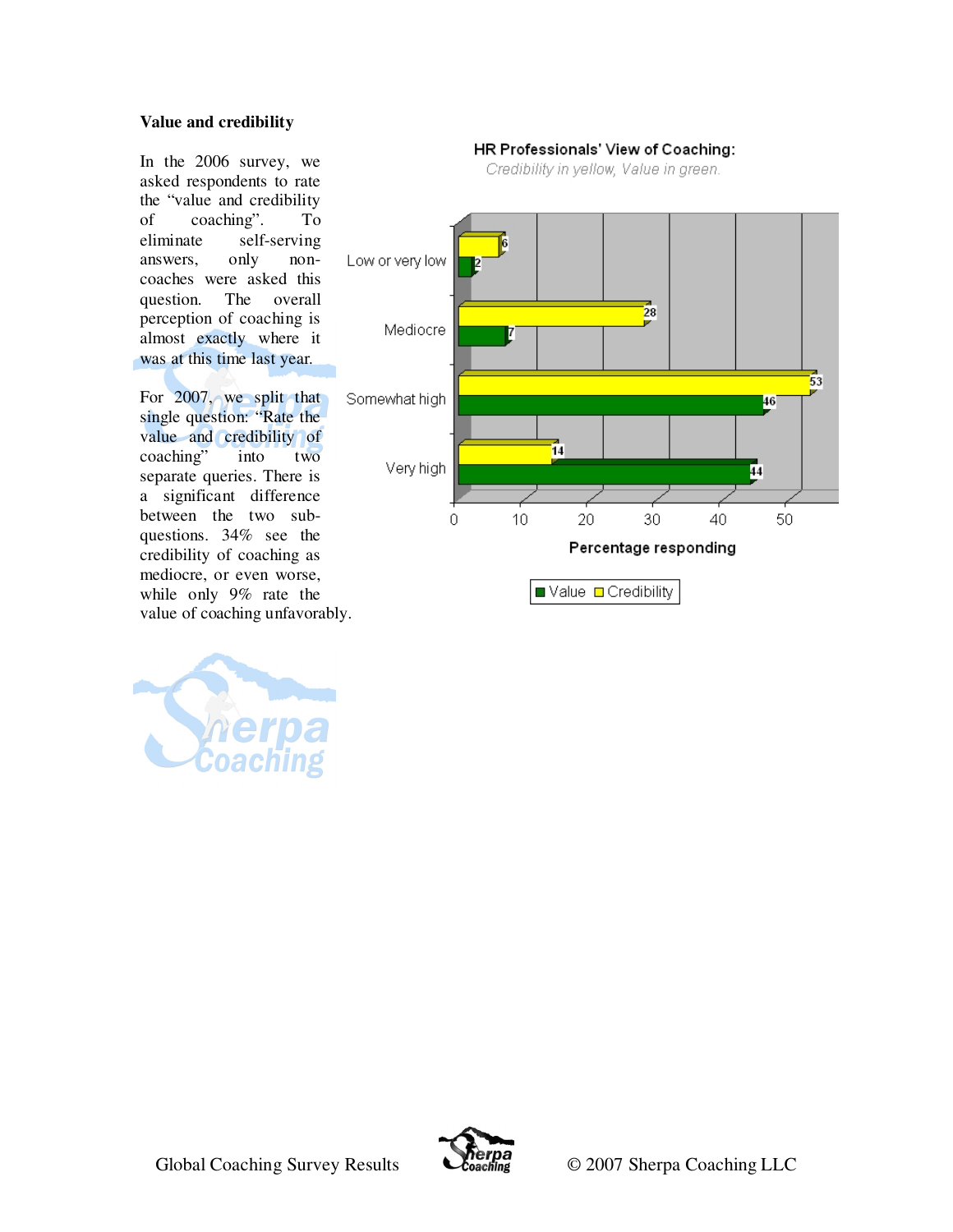## **Value and Return on Investment (ROI)**

The coaching industry knows that an ability to demonstrate strong ROI will improve the case for coaching. The International Consortium for Coaching in Organizations (ICCO) commissioned a series of studies and interviews in 2006, working toward this goal, and released an audio CD based on this research.

Even though there's new information available, purchasers of coaching services haven't made any progress in figuring out a business case to justify coaching. In fact, they may be giving up. This year, just 9% of respondents say that "HR has a formal process to evaluate effectiveness and return on investment", virtually unchanged from last year's 8% score. Gathering anecdotal evidence about the results of coaching happens 56% of the time, down 6 percentage



#### How is the Value of Coaching Monitored?

points from last year's rate. The number of situations with 'no formal monitoring' went up by 5%, to 35% this year.

Coaching costs and the lengths of engagement are usually left open, as well. In this years Sherpa survey, 58% of HR professionals, purchasers and users of coaching services cap costs on a caseby-case basis, with no explicit limits. Only 38% make sure a coach has a process that includes specific time limits, or set a length of engagement on a case-by-case basis.

## **Who Wants to Know?**

Survey participants who wanted to receive the survey's results on the day of release left their name and an email address as they completed the survey.

;oachl Those email addresses represent Internet domains in 21 countries: Australia, Belgium, Canada, Czech Republic, Denmark, Finland, France, Germany, Iceland, Italy, Japan, Korea, Mexico, Netherlands, New Zealand, Norway, Singapore, Spain, Sweden, Switzerland, USA / American Samoa / Puerto Rico.

Even with global participation and the availability of the survey in four languages: English, French, Spanish and German, over 98 percent completed the survey in English.

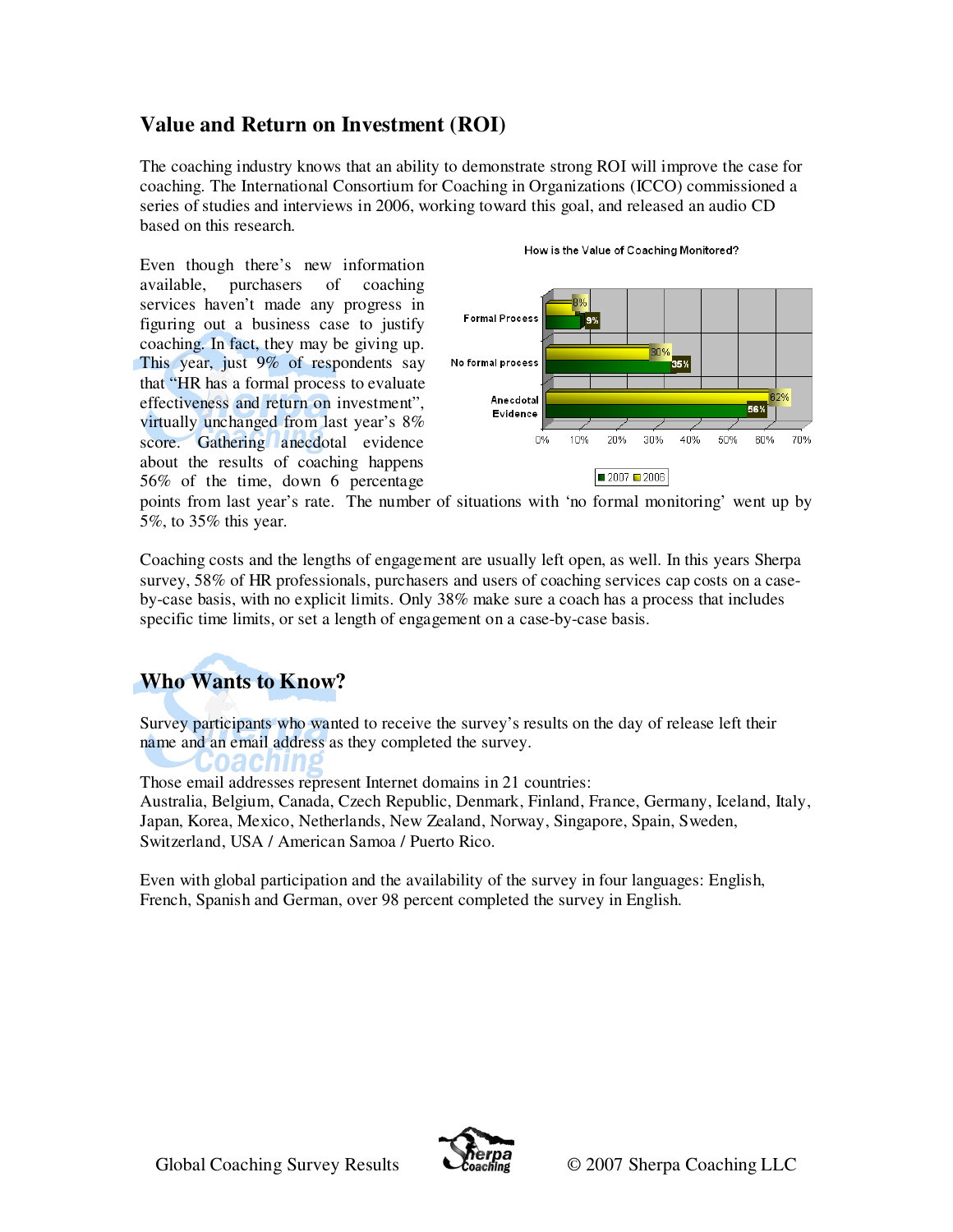## **Who Gets a Coach?**

There's meaningful movement toward providing executive coaching as a pro-active move. More of coaching is now devoted to developing leaders, and a smaller share of coaching tackles specific problems.

In every reporting group, most said coaches are engaged for people who need leadership development. This accounts for 49% of all coaching, against 43% last year. Coaching is applied for an individual with a specific problem or challenge 32% of the time, down from 37% last year. People in transition, such as a new job or promotion, received around 20% of coaching, both this year and last. Compared to last year's numbers, about 6% of coaching has moved from problemsolving to leadership development. In a billion-dollar industry, that represents re-allocation of at least \$60 million dollars since last year.

So, who gets an executive or a personal coach? There's no significant difference from last year: In 48% of our reported situations, coaching is used at "all levels in the organization". 'Senior managers only' accounts for 25% of coaching environments. In 19% of our cases, it's top-line managers only. Private individuals , paying on their own account, make up the remaining 8% of demand for coaching.



### **Executive Coaches Work With:**



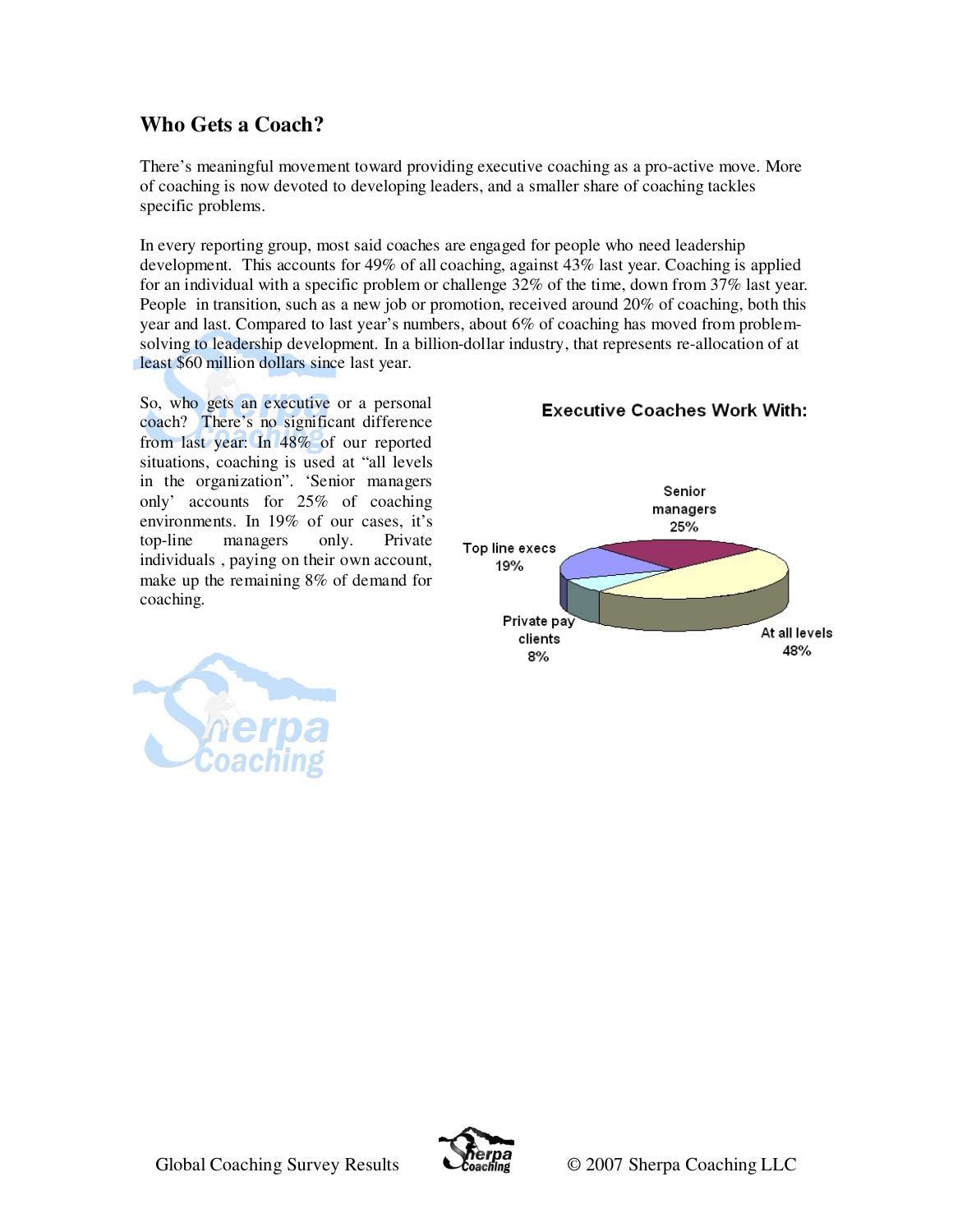## **Service Delivery: Live vs. Phone**

There appears to be a trend toward in-person coaching. It accounts for 44% of our executive coaching, up from 39% last year. Phone coaching is second in frequency, at 37%. Email, internet chat and webcam work making up the remaining 20%. Email as a delivery system lost a big piece of its market share over the last year, dropping from 26% of coaching situations down to 15%.

What's most effective? It depends on who is answering the question.

## The most effective coaching is delivered in person



In-person coaching is judged most effective by 70% of executive coaches,

by a 54% to 46% margin.

against just 30% who selected phone coaching as most effective. That's a slight change compared to last year's 67 / 33 ratio. Among veteran coaches who participated in both this year's survey and last, 7% moved away from the phone and towards in-person delivery, boosting their approval rate of in-person delivery to 81%.

Coaching customers and HR experts see things differently, however: 82% of those who purchase coaching see in-person as the most effective. 89% of self-described HR and training professionals agree. 96% of those who had worked with an executive coach say in-person coaching is best.

## **How Long (Has This Been Going On?)**

How long should a coaching engagement last? The trend is running towards shorter, limited engagements. Overall, 60% of executive coaches say a coaching engagement should either begin with a limited scope, or last 6 months or less. Among coaches we surveyed both this year and last, the percentage favoring these limited runs increased, from 47% to 60%. Personal and life coaches agree, with a matching 60% score.

26% of HR and training professionals, and an equal 26% of those who purchase coaching service specifically say coaching should begin with a limited scope. 35% of those who have actually used an executive coach opt for a limited run. Only 23% of this group, overall, favor open-ended engagements, compared with a rate last year of 40%.

Our survey shows a move toward limited engagements. On the whole, 18% of executive coaches say an engagement should last 6 months or more, down from 22% last year. Less than 10% of HR professionals and people who have used a coach want an engagement to run 6 months or longer.

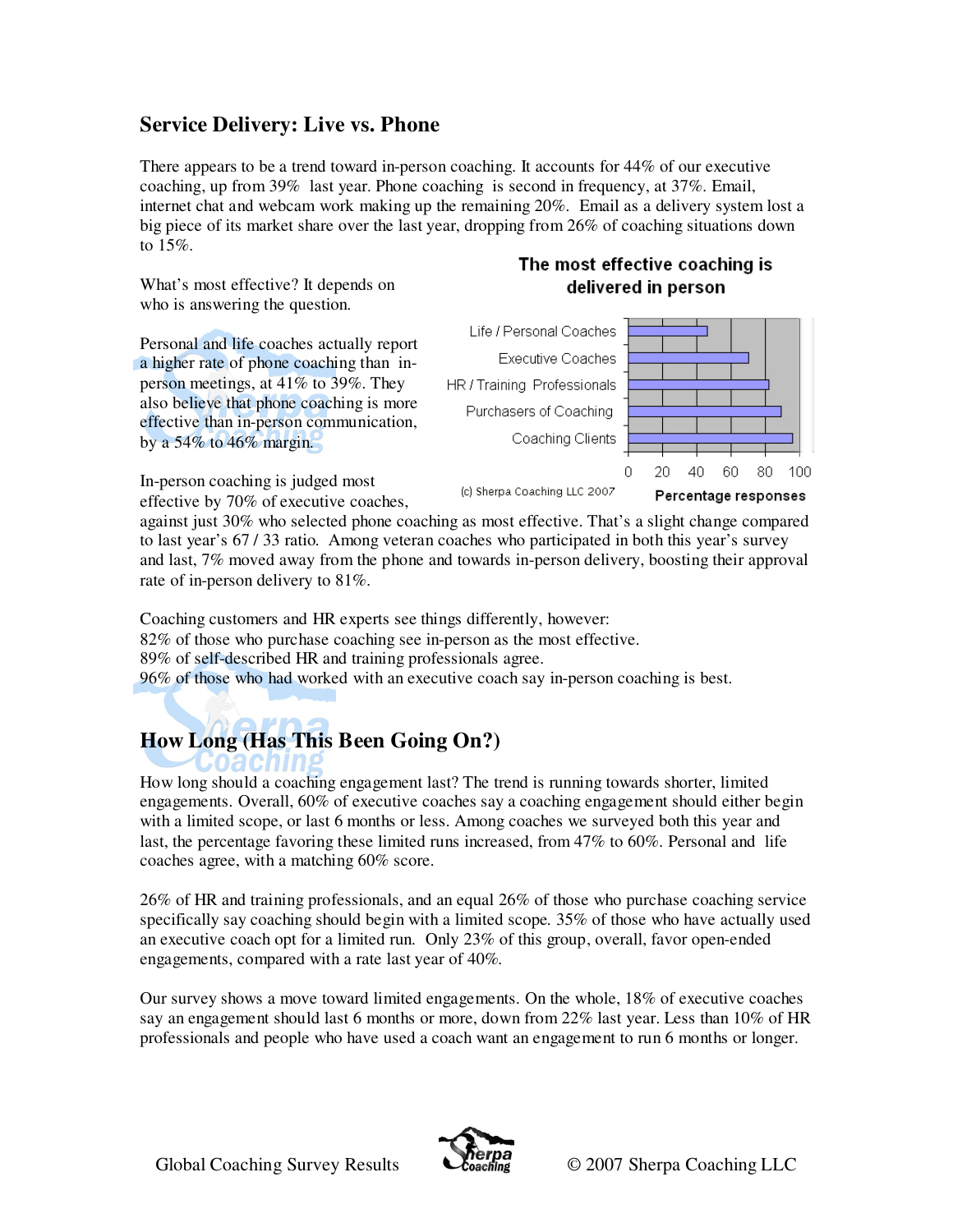Coaches are getting together with their clients less often, it would seem. Last year, 35% of all coaching ran on a weekly basis. This year, that's down to 29%, with a corresponding gain in twice-a-month coaching.







Global Coaching Survey Results Coaching  $\bigcirc$  2007 Sherpa Coaching LLC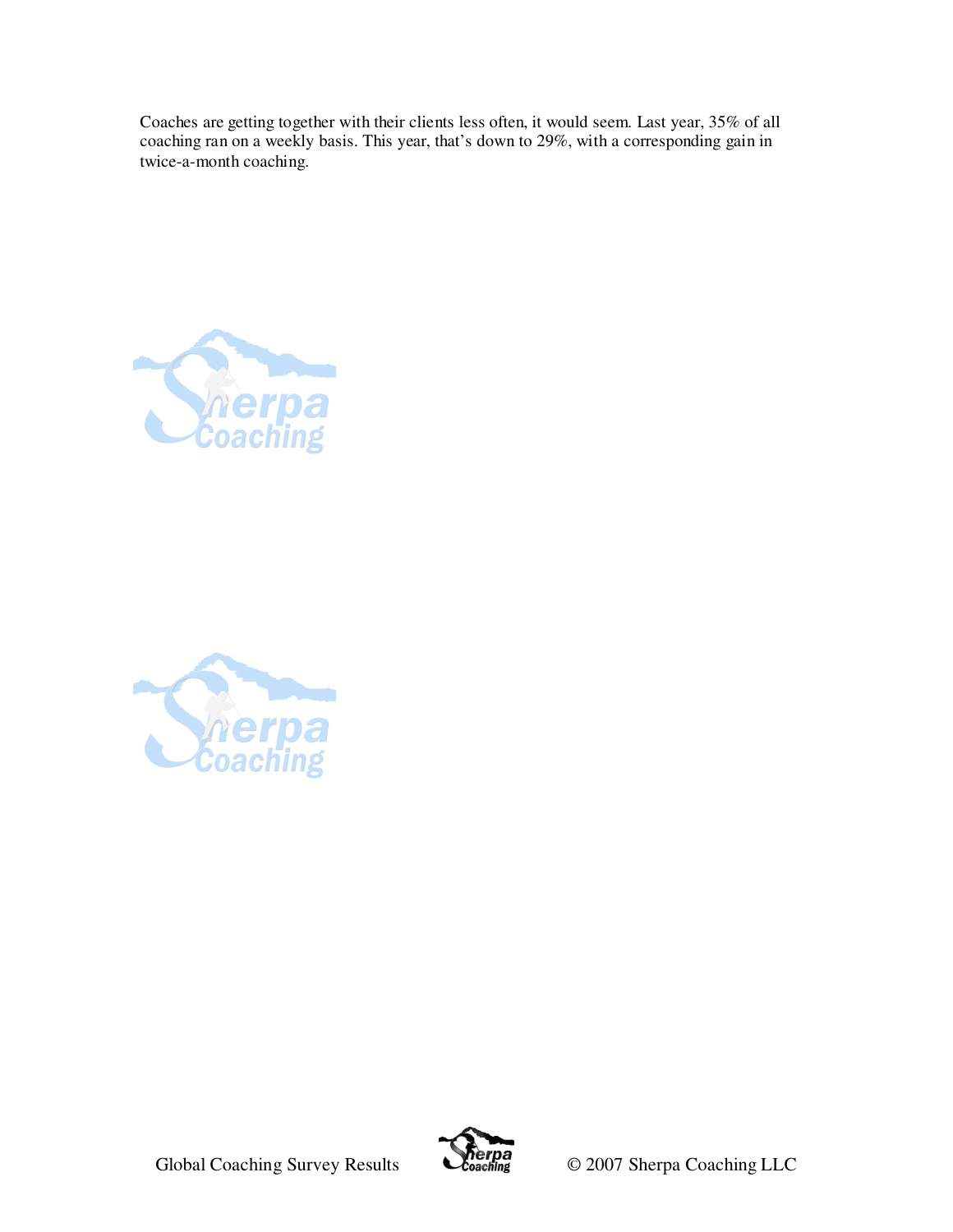## **What qualifies someone to be a coach?**

Formal training and certification carry a lot of weight, as do business and consulting experience. Among executive coaches, 56% opt for business and consulting experience, while 38% see training and certification as the most appropriate background for a coach. Among HR professionals and coaching clients, training and certification matches business and consulting experience, with both weighing in at around 44%.

Counselors and therapists are making a move into the coaching game. There are coach training schools designed for psychologists, and privately run coach training programs designed for counselors and psychiatrists. 3% of coaches, and only 2% of HR and training professionals, however, view a counselor or therapist's background as the most appropriate for an executive coach,

# Who is training coaches?

How do people learn to be a coach? Coaches, on the whole, place value on formal coach training and certification programs. Among executive coaches, 35% said their development as a coach came primarily through a certification program, and 34% reported training as their primary development tool. The trend toward certification looks very strong. Among coaches participating in both this year's survey and last, 15% more listed certification as their primary development tool, taking certification from 39% to 54% as the preferred background for these veteran coaches.

Personal and life coaches also see a need for coach-specific education, and report training and certification as their primary development tool 82% of the time.

Is certification for coaches important? 65 % HR professionals, purchasers of coaching services and coaching clients see formal certification for executive coaches as absolutely essential or very important. 60 % of executive coaches agree. Only 10% of respondents say that certification is not necessary. All these results are comparable to last year's data.

There are a number of ways coaches can receive training. Peer Resources, a clearing house for information about coaching and mentoring, lists over 200 coach training programs. The executive education programs at a half-dozen universities offer one-off programs for executive coaches, often conducted remotely. One curriculum has been adopted by multiple universities. Using "The Sherpa Guide: Process-Driven Executive Coaching" as a text, and the book's authors as instructors, six universities, most recently Penn State and Texas Christian, have agreed on a standard course for certification, with 80 hours of classroom instruction. In just over a year, the Sherpa Coaching Certification has made significant progress toward becoming the most widely accepted professional certification.

There's no consensus as to who should certify coach training programs. Among HR professionals, purchasers of coaching and coaching clients, 15% favor the ICF to accredit coach training programs, versus 12% for the International Consortium for Coaching in Organizations, and 10% favoring colleges and universities. Among executive coaches, the ICF's approval rating fell below 50% in this year's survey, down from 54% to 47%. Support among executive coaches for other certifying authorities did not increase, though. Instead, the number of those offering 'no opinion' jumped from 29% to 36%,

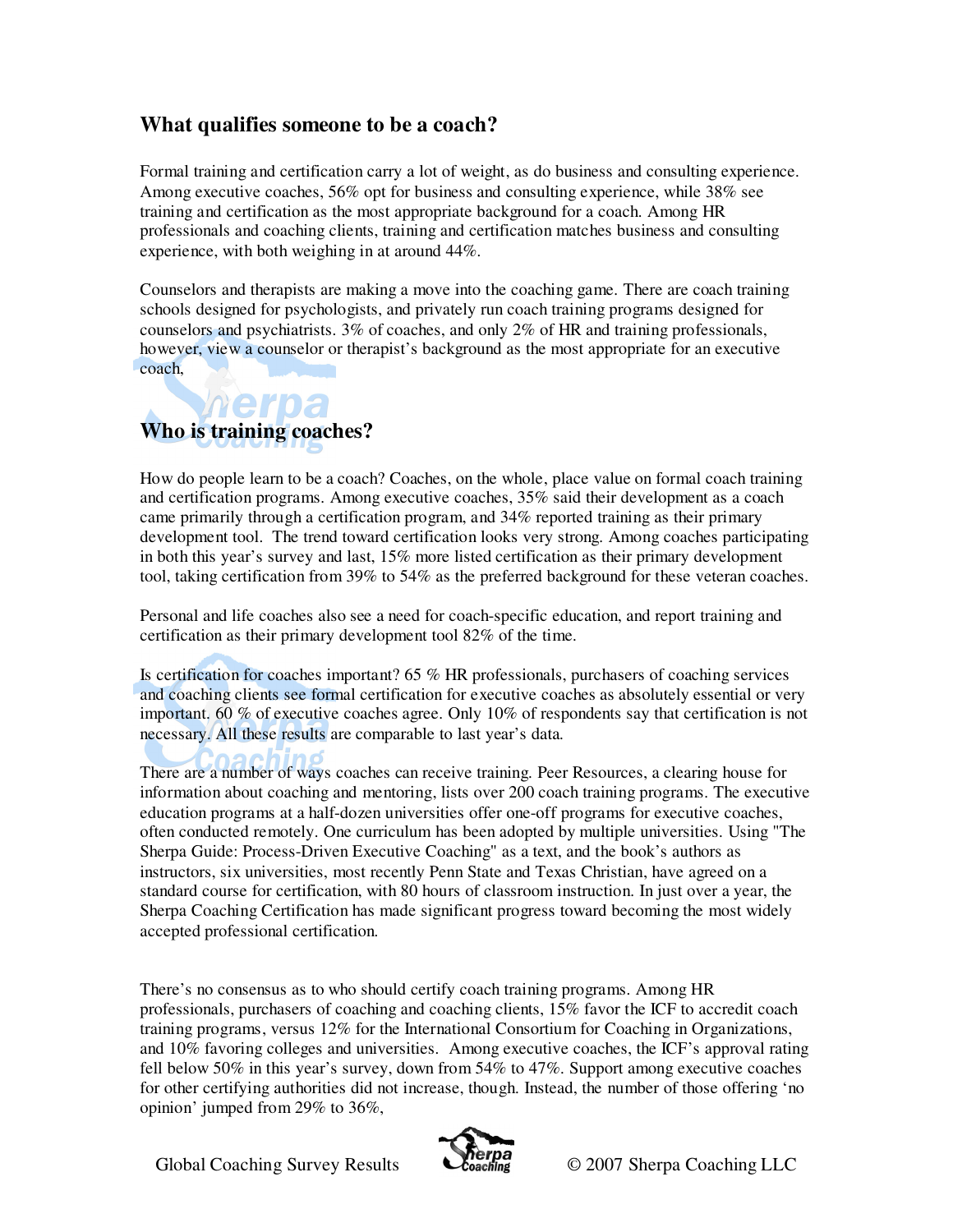This lack of consensus may have started in the early days of training and accreditation, when the same people who operated coaching schools started the International Coach Federation (ICF) which accredits schools. The ICF accredits training programs and also certifies their graduates. Peer Resources' COO, Rey Carr, states in a 2005 position paper: "Although there are . . . experts and authorities in accreditation, the ICF has neither consulted with them nor joined with any of them to add legitimacy to their conflicting practice of both certifying and accrediting; a practice . . . typically recommended against by any other professional association."

A dozen years back, the business of financial planning was in need of standards, which emerged as the Certified Financial Planner designation. Do coaches and business executives feel a need for common practices in this currently fragmented arena? We asked that question for the first time this year. 50 % of coaches and 65% of HR professionals, purchasers and coaching clients say that "having a recognized and standard process for coaching, similar to the accounting or financial planning professions", is either "absolutely essential" or "very important". 63% of coaches in business for 1-2 years agree, and 83% of new coaches, those working for a year or less, say the business needs standards for practice.



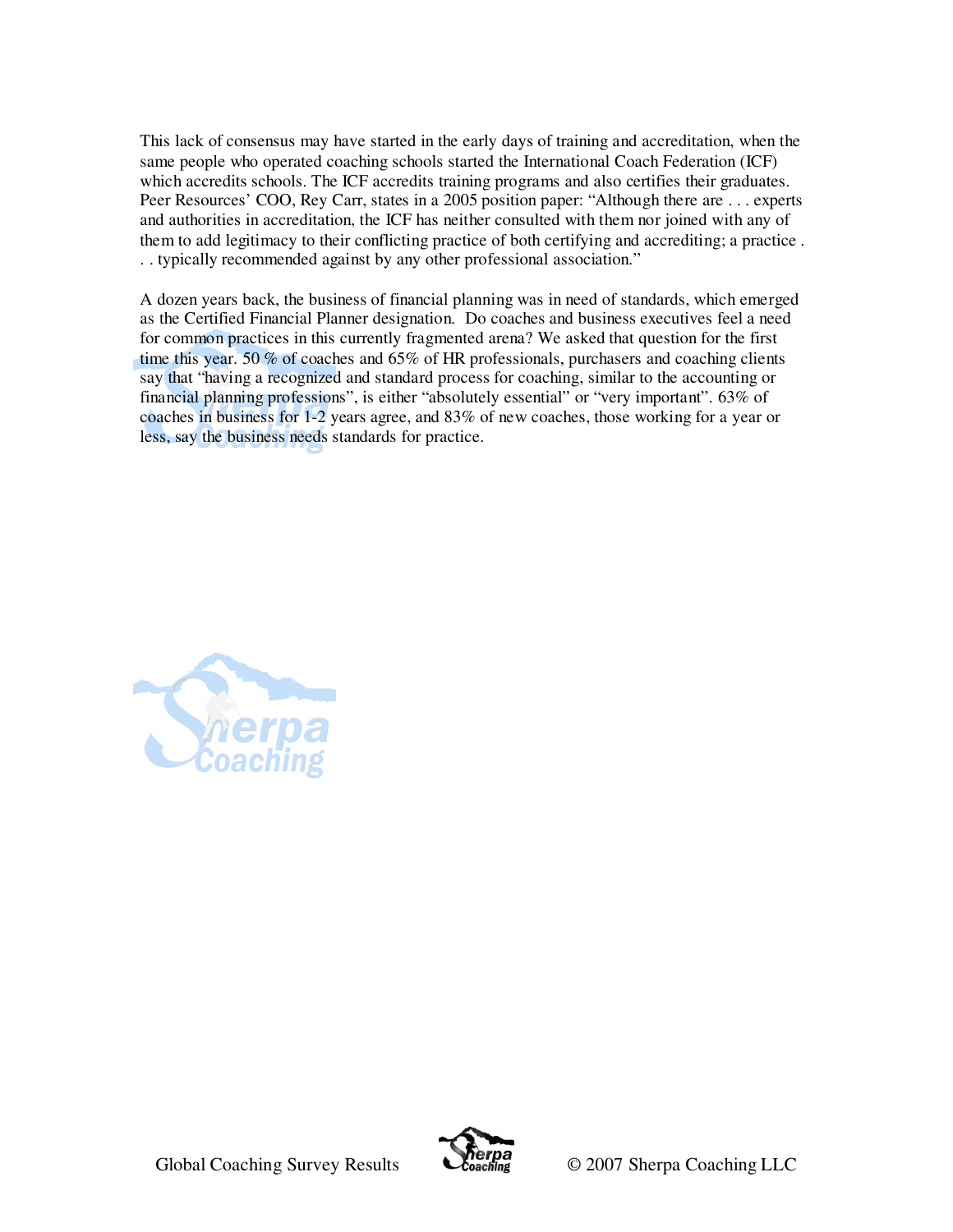## **The Rewards of Coaching**

The field of executive coaching appears to be getting less lucrative. Compared with last year's sample, reported billing rates actually dropped for coaches practicing 2 years or less, and the average number of clients dropped for coaches at all tenures up to 5 years.

With billing rates and client counts down, average earnings per year for coaches in business a year or less dropped from \$51,600 last year to \$43,500 this year. Second year coaches saw a significant drop in earnings, from \$79,000 to \$56,000. Coaches in business 3-5 years maintained earnings of about \$105,00 per year, while



#### Average Annual Income, Executive Coaches

veterans, those in business 5 years or more, took their earnings from \$150,000 up to \$155,000 per year.

A trend toward twice a month meetings rather than weekly ones does not affect reported earnings, since we base calculations on the average number of clients seen in a week's time.

For life and personal coaches, the ceiling on earnings was higher this year. Those in business 5 years or more reported earnings going from \$68,000 up to \$88,000 per annum, with earnings per hour breaking the \$200 mark. Those in business 3-5 years stood pat at \$63,000, while entry level coaches, in business 2 years or less, reported annual earning of \$39,000, up from last year's \$30,000 mark.

The corporate money goes to executive coaches. 66% of executive coaches report that most of their clients' bills are paid by an employer, while 34% work mostly with private pay clients. On the other hand, life and personal coaches rely on clients who pay their own bill. Only 17% report that most of their clients are employer-paid, with 83% of life and personal coaches reporting private pay clientele.

The longer a coach stays in the business, the higher their client counts. The percentage of coaches who see more than 10 clients a week goes up, from 10% for coaches in the game a year or two, to 18% for coaches in the business three to five years, and 33% for those with 5 or more year's experience.

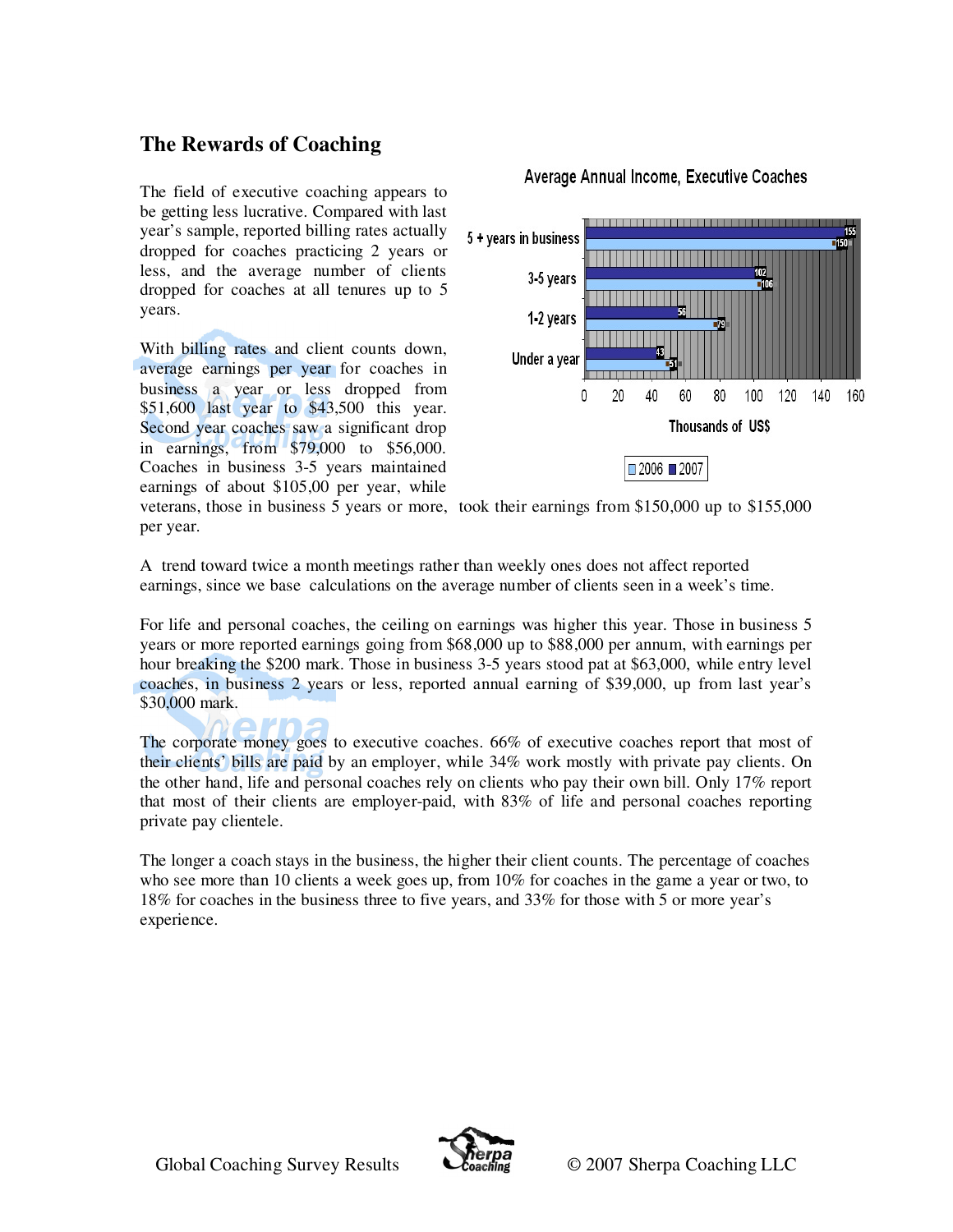## **The Rates People Pay**

HR and training professionals, including those who purchase coaching service, reported that they pay an average hourly rate of \$215. Those who have worked personally with an executive coach report paying \$160 an hour, reflecting a lower hourly rate for clients who pay their own bill.

The majority of executive coaches surveyed said they have been in business 5 years or more. They state that their rates are 40% higher than less-tenured coaches, and report working with 40% more clients. 41% of this group state that they charge \$300 or more an hour, compared to 25 % of coaches with less seniority. So, our largest group of coaches, 5-year veterans, working with more clients at higher rates, averages better than \$335 per hour.

Overall, our executive coaches state an hourly rate of \$308, because our sample is top-heavy in veteran coaches. If we factor the rates reported by all coaches, placing even weight on new and veteran coaches, we come up with a rate of \$262. In contrast, our pool of purchasers and HR pros reports they pay only \$215 per hour for executive coaching.

Maybe coaches are claiming 'list prices' as opposed to actual billing rates. Perhaps there is a pool of employers paying \$400 an hour or higher who are not included in our sample. We feel that the HR professionals we surveyed are a representative group, coming from invitations issued by a large business weekly, two universities' executive education departments, a coaching trade association and a major supplier of coaching services and coach training.

## **Conclusions:**

As the coaching business matures, there will be a standard definition for coaching, something along the lines of this, from the authors of *The Sherpa Guide: Process-Driven Executive Coaching*: "Personal and frequent one-on-one meetings between a business leader and a trained facilitator, designed to produce specific, positive changes in business behavior in a limited time frame."

With a clear and widely understood definition in place, a service called coaching would mean the same thing to every buyer and seller. When everyone agrees what coaching is, standards for practice will follow.

Coaching is an art, and every coach brings a unique style and life experience to the table. That doesn't preclude a set of standards. Public accountants and financial planners follow detailed guidelines, but each one still brings their own unique personality and wisdom into every client relationship. A standard for practices will increase the credibility of coaching.

As coaches and those who hire them agree on generally accepted coaching practices, a standard training regimen will emerge. University executive education is showing the first signs of consensus, with the Sherpa Certification, adopted by a half-dozen universities to date.

We will see the continuation of our trends in the way coaching is used, as well. When coaching is clearly defined, and becomes predictably successful, even more emerging leaders will be coached, and less problem-solving will be necessary.

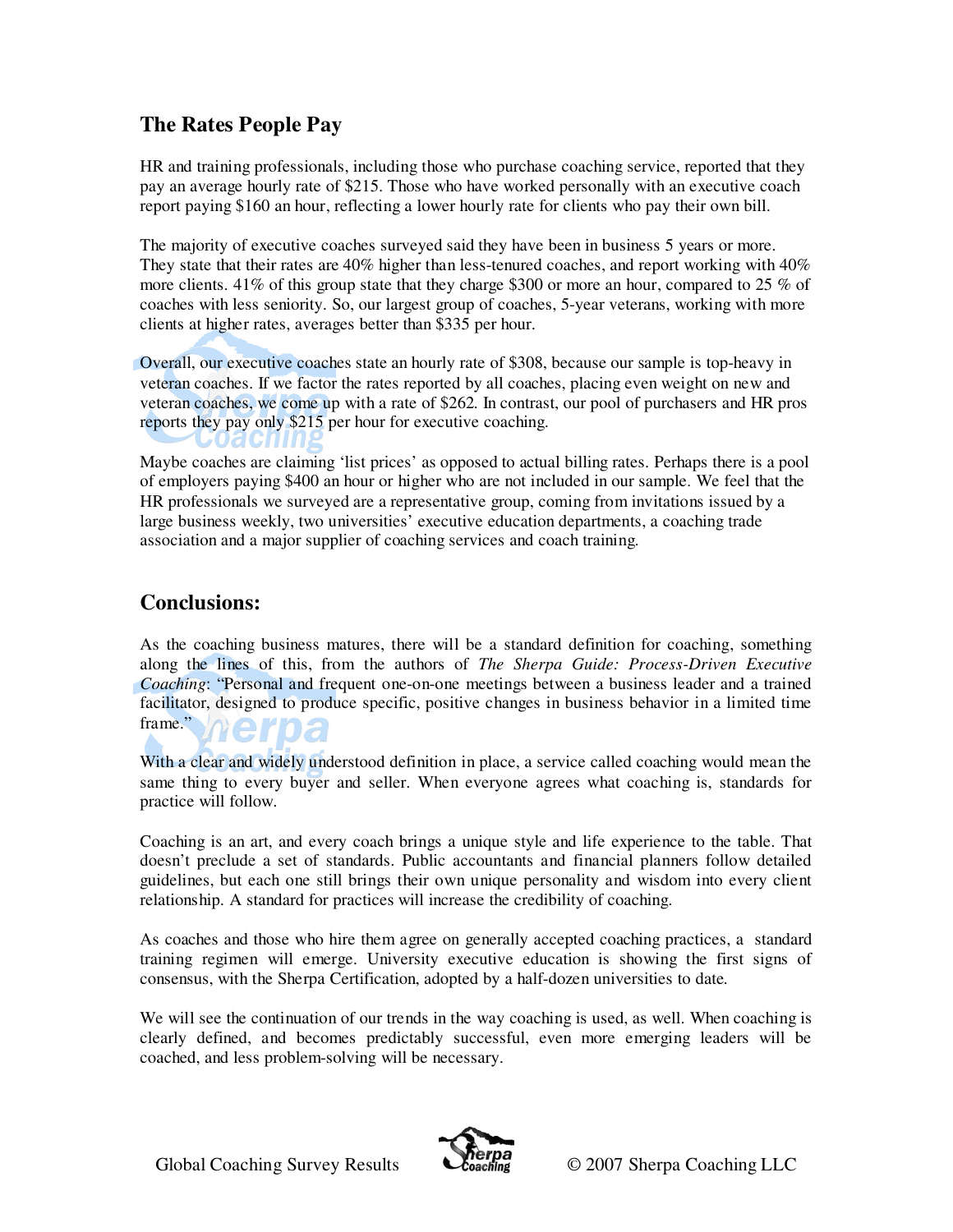96% of the coaching clients in this year's survey said in-person coaching is the most effective method. Since most of our communication comes from body language, it's encouraging to see that more coaching is taking place in person.

Over time, the credibility of coaching will catch up with the value it offers. Every year, the Sherpa Global Coaching Survey will track the trends.

*Author Karl Corbett is Business Manager for Sherpa Coaching, LLC, a Cincinnati-based coaching, training and certification organization. He can be reached at (513) 232-0002 in the US, or by email at info@sherpacoaching.com.* 





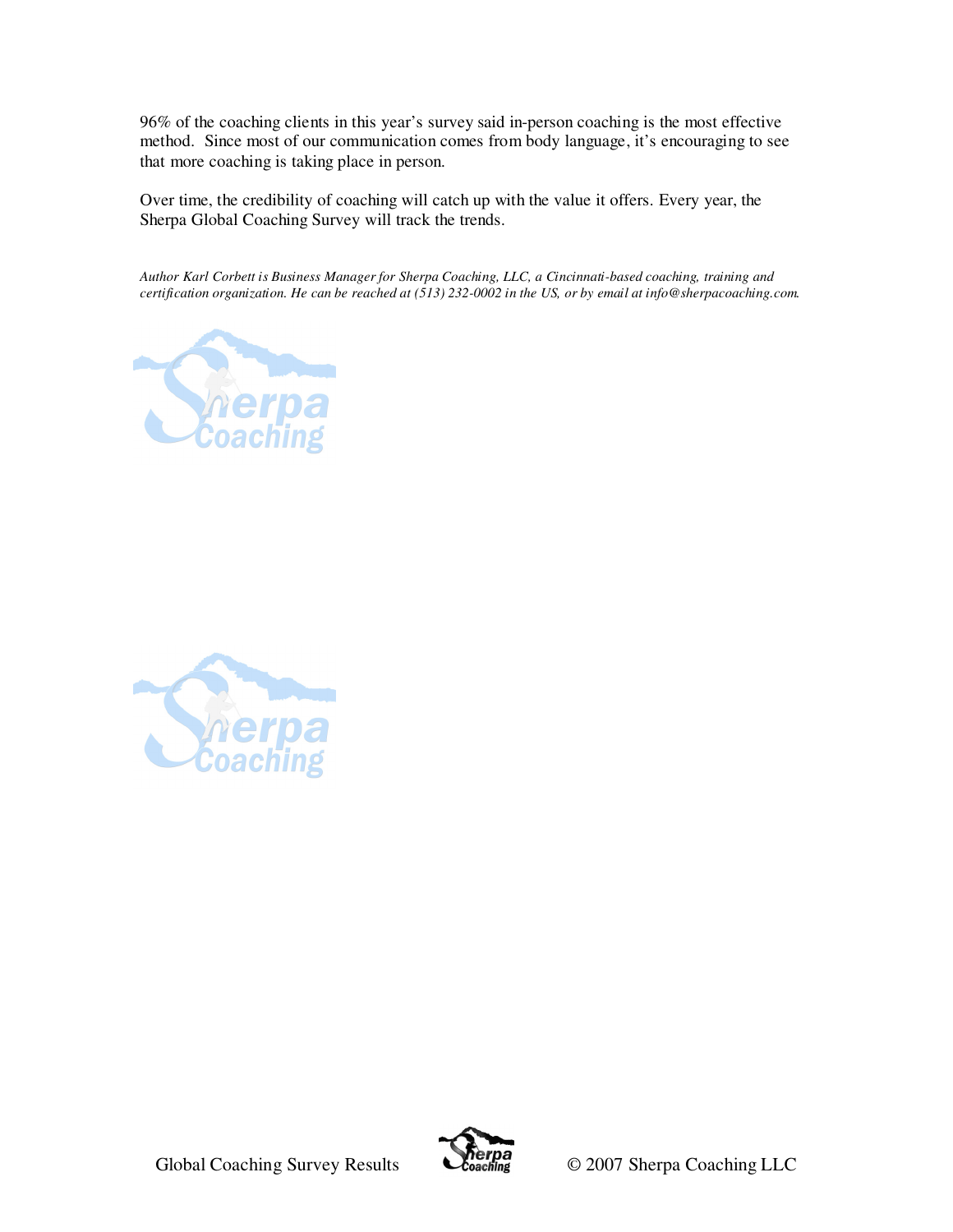## **Addendum: The 2007 Sherpa Global Coaching Survey's Methodology**

The Sherpa Global Coaching Survey is designed to gather information about the state of executive coaching, from coaches and those who hire them.

Invitations were sent to a worldwide list of practicing coaches, including business and personal coaches. The survey was offered in English, French, German and Spanish.

The survey sponsor, Sherpa Coaching LLC in Cincinnati, also invited HR professionals likely to hire coaches. A co-sponsor, the Cincinnati Business Courier, sent a survey invitation to their readership, adding business people not directly involved in coaching. Penn State Executive Programs and the Tandy Center for Executive Leadership at Texas Christian University are also survey sponsors, and sent survey invitations to selected business professionals.

The survey was designed to differentiate between groups of respondents, and even asked different questions of coaches and non-coaches. When questions involved a subjective multiple choice, respondents were shown the choices in random order.

Research indicates that last year's Sherpa Global Coaching Survey was the largest published survey on executive coaching. The 2007 survey contains many of the same questions reported in 2006. Year to year comparison produces new information about trends in the ways coaching is practiced and perceived.

IQS Research of Louisville, Kentucky (USA) again hosted the survey and validated results. Respondents could take the survey more than once, but technology behind the scenes at IQS Research flagged duplicate responses. Once the data was collected, survey sponsor Sherpa Coaching LLC verified, analyzed and reported results using a Microsoft Access database developed for this project.

The survey is offered annually in early December, with publication of results on January 15th of the following year. Those who respond to the survey receive the results directly by email, the day they are released.